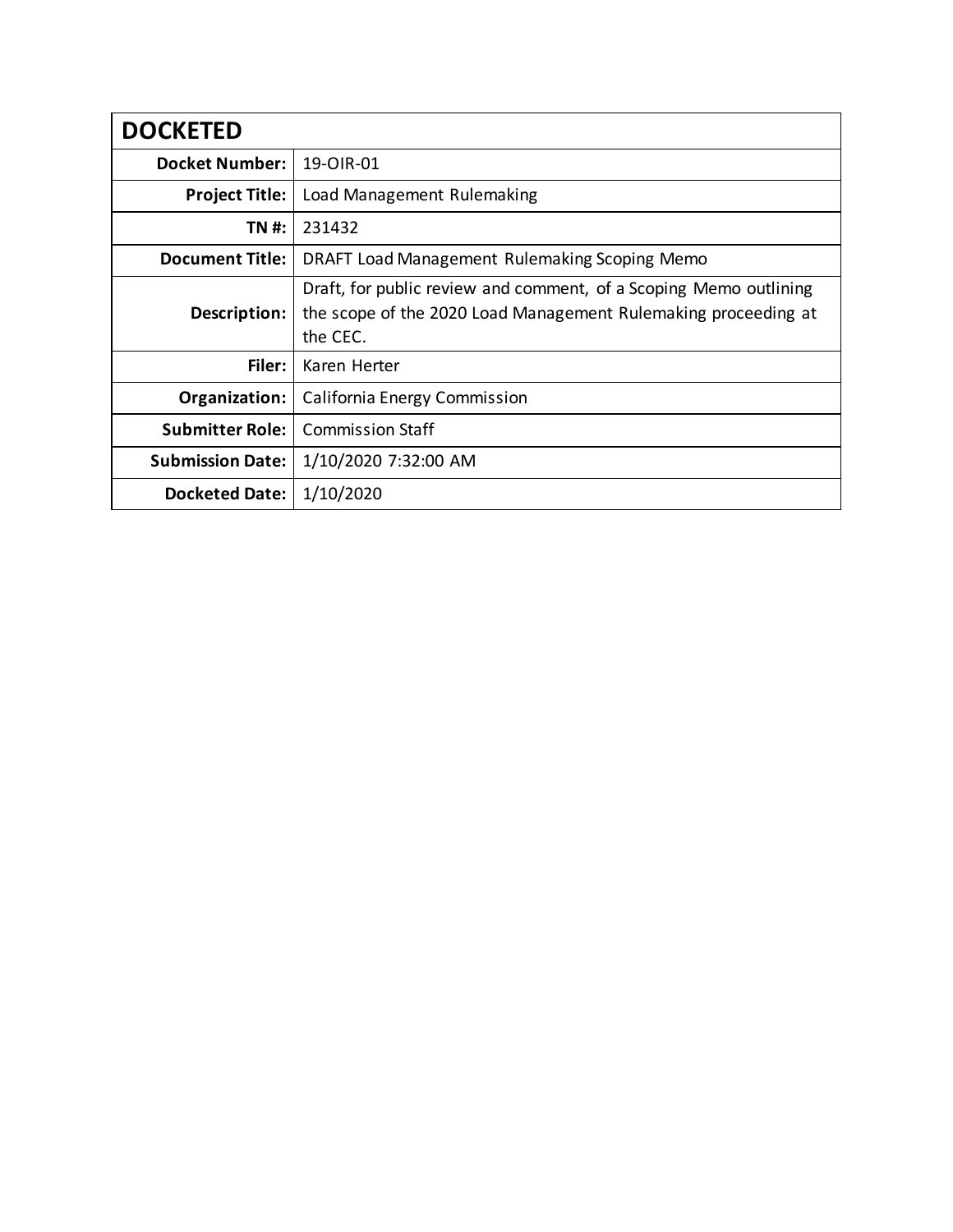



# **DRAFT Load Management Rulemaking Scoping Memo**

This memorandum sets forth the proposed scope and schedule for the 2020 Load Management Rulemaking (Docket 19-OIR-01). The purpose of this rulemaking is to increase demand flexibility through amendments to the CEC's load management standards. This scope will be refined to incorporate comments received during and following the January 14, 2020 Commissioner Workshop on the Scope of the Load Management Rulemaking.

The current schedule has an adoption target date of November 2020. Given the short timeline, any issues not addressed in 2020 may be considered in a future load management proceeding.

### **Background**

California is a national and international leader in advancing solutions to climate change. Meeting California's climate change goals requires focused action to quickly transform the state's energy system away from fuels that generate greenhouse gases (GHGs).

Senate Bill 100 (De León, Chapter 310, Statutes of 2018) maps the state's commitment to a carbon-free electricity sector by 2045. The statute directs the California Energy Commission (CEC), Public Utilities Commission (CPUC), and Air Resources Board (CARB) to plan for a 100 percent zero-carbon grid. The legislation states "It is the policy of the state that eligible renewable energy resources and zero-carbon resources supply 100 percent of all retail sales of electricity to California end-use customers and 100 percent of electricity procured to serve all state agencies by December 31, 2045."

State policies also call for speeding the transition to zero emission vehicles, since transportation is the largest source of GHG emissions in California. Executive Order B-48-18 calls for at least 250,000 electric vehicle-charging stations by 2025, and 5 million zero-emission vehicles by 2030. These policies in combination with the transition to a zero-carbon electric supply will ensure that the increased electricity demand for electric vehicles is carbon free.

These two related goals necessitate a rapid expansion of carbon-free resources. The intermittency of these clean energy resources will require carefully planned communications and transactions between supply and demand to achieve the automated demand flexibility needed to ensure the efficiency, cost-effectiveness, and reliability of the electric grid.

Significant advancements have recently been achieved in this field, and the state has passed legislation calling on agencies to speed progress through investigation and regulation. In particular, AB 3232 (Friedman, Chapter 373, Statutes of 2018) and Senate Bill 49 (Skinner, Chapter 697, Statutes of 2019) have called on the CEC to investigate and pursue opportunities for reducing GHGs through demand flexibility in buildings, appliances, and water pumping.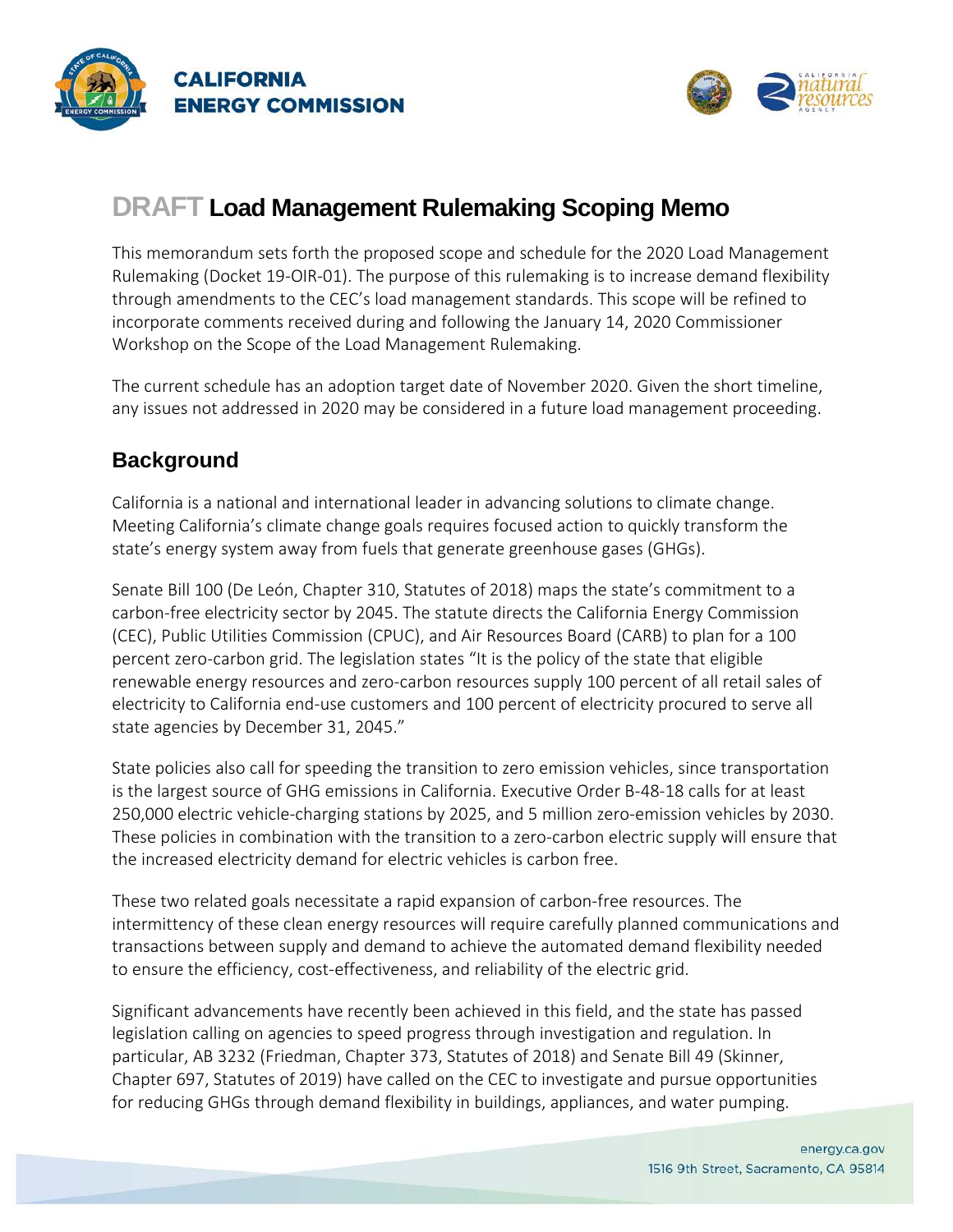## **Authority**

On November 13, 2019, the CEC adopted an Order Instituting Rulemaking (OIR) to consider amendments to the load management regulations authorized by the Warren-Alquist Act in Public Resources Code Section 25403.5 as follows.

- (a) The commission shall… adopt standards by regulation for a program of electrical load management for each utility service area. In adopting the standards, the commission shall consider, but need not be limited to, the following load management techniques:
	- (1) Adjustments in rate structure to encourage use of electrical energy at off-peak hours or to encourage control of daily electrical load. Compliance with those adjustments in rate structure shall be subject to the approval of the Public Utilities Commission in a proceeding to change rates or service.
	- (2) End use storage systems which store energy during off-peak periods for use during peak periods.
	- (3) Mechanical and automatic devices and systems for the control of daily and seasonal peak loads.

## **History**

 $\overline{a}$ 

Shortly after its creation in 1974, the CEC adopted some of the first demand flexibility programs in the country through its load management standards authority. The standards required peak load control programs for residential air conditioners, water heaters, and pool pumps (California Code of Regulations Title 20 sections 1621-1625).

The standards also required the utilities to offer rates based on marginal cost pricing. In response, the CPUC approved time-of-use (TOU) rates for large customers. Although it was understood that TOU price changes were not frequent or flexible enough for optimal load management, they were the best that could be done at the time, given the basic metering and communications available in the early [1](#page-2-0)980s.<sup>1</sup> Since then, the goal of the CEC's load management team has been to encourage the time-sensitive metering systems and tariffs needed to enable automated demand flexibility.

Two decades later, the California electricity crisis roiled electricity markets and bankrupted one of the largest utilities in the state. In response, the California legislature called for increased demand flexibility through a closer relationship between wholesale and retail electricity prices, stating:

Californians can significantly increase the reliability of the electricity system and reduce the level of wholesale electricity prices by reducing electricity usage at peak times

<span id="page-2-0"></span> $1$  Phone conversation with Roger Levy, one of the authors of the original regulations. November 4, 2019.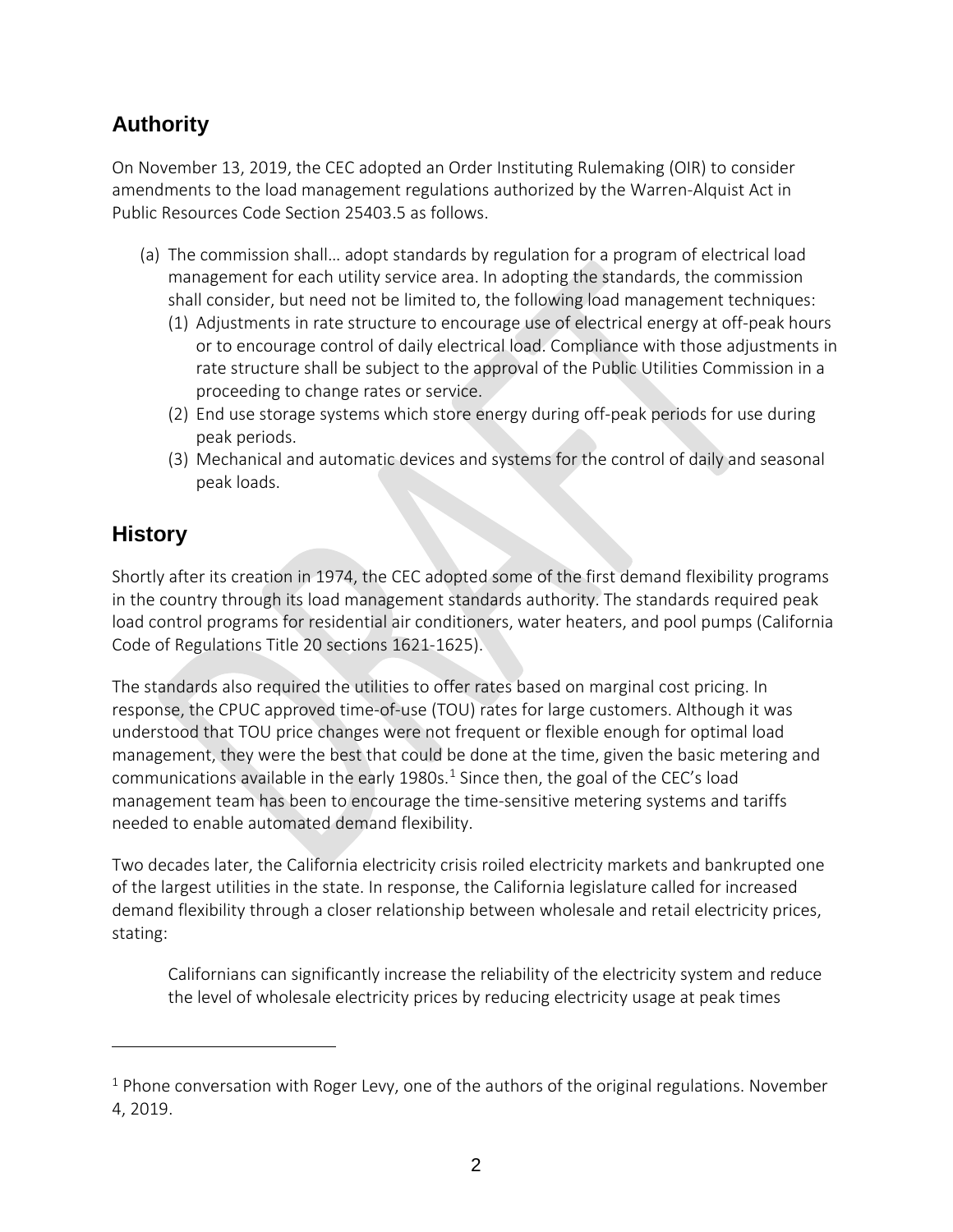through a variety of measures designed to reduce electricity consumption during those periods. Dynamic pricing, including real-time pricing, provides incentives to reduce electricity consumption in precisely those hours when supplies are tight and provides lower prices when wholesale prices are low. Real-time pricing integrates information technology into the energy business, and creates new markets for communications, microelectronic controls, and information.

Senate Bill 1976 (Torlakson, Chapter 850, Statutes of 2002)

Senate Bill 1976 required the CEC, in consultation with the CPUC, to analyze the feasibility of real-time pricing tariffs. The resulting joint-agency report recommended the deployment of the advanced metering systems that would enable real-time pricing, the completion of small and large customer pricing pilots, and ongoing collaboration and customer education activities.<sup>[2](#page-3-0)</sup>

In an effort to provide urgently needed demand flexibility during the crisis, and also to jumpstart the implementation of advanced metering infrastructure, the CEC implemented emergency programs that provided over 1,000 California businesses with metering and control systems that enabled 50 megawatts of demand shed. At the same time, the CEC directed the installation of 23,000 advanced interval meters for customers with loads above 200 kilowatts – customers whose combined load comprised 30 percent of California's peak electricity demand. Since then, the CPUC has approved advanced meters for every customer in the investor-owned utility (IOU) service territories, and the largest publicly-owned utilities have followed suit.

The CEC's original 1982 load management standards increased demand flexibility by compelling the creation of residential load control programs, marginal cost pricing, and large commercial and industrial time-of-use rates. As a result, California customers in all sectors have been providing basic load shedding for decades.

## **Scope of the 2020 Load Management Rulemaking**

The *2020 Load Management Rulemaking* (19-OIR-01) will expand on efforts to increase peak efficiency and demand flexibility in California's energy systems, while ensuring that costs and benefits are equitable.

The scope of this proceeding shall be informed by public input at a workshop scheduled for January 14, 2020. Comments will be taken at the meeting and also during a public comment period directly following the meeting.

### **Potential Amendments to the Load Management Regulations**

 $\overline{a}$ 

The goal of the 2020 Load Management Rulemaking proceeding is to form the foundation for a statewide system that automates the creation of hourly and sub-hourly costs or signals that can

<span id="page-3-0"></span><sup>2</sup> *The Feasibility of Implementing Dynamic Pricing in California*, CEC 400-03-020F, 2003.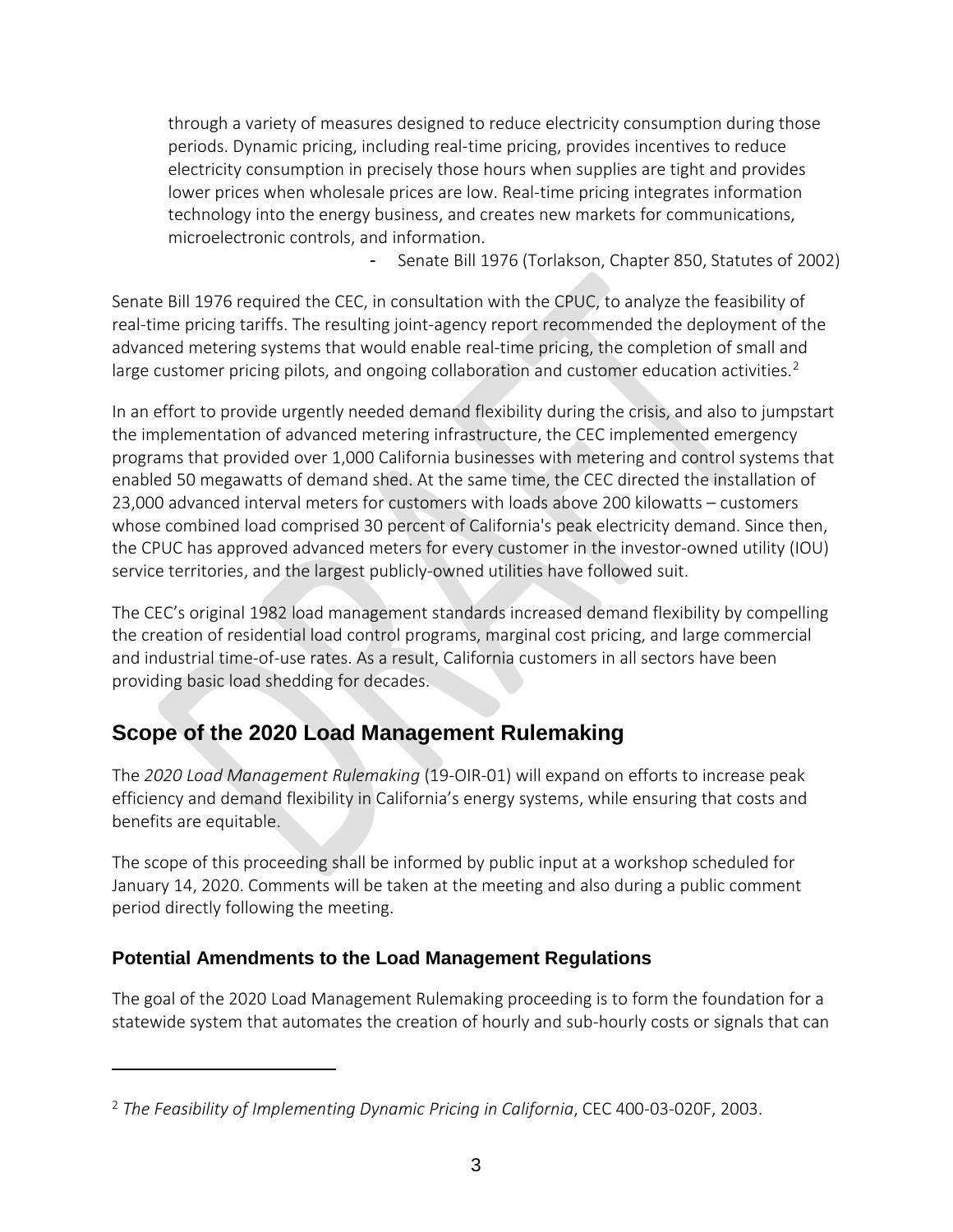be used by end-use automation to provide real-time demand flexibility on the grid. A representative list of items currently considered within scope follows.

#### *Rates*

Work with the California Public Utilities Commission (CPUC) and California Independent System Operator (CAISO) to develop a consistent statewide foundation for the design of load management tariffs, potentially including but not limited to:

- Basic minimum standards for load management tariffs that enable time and location sensitive response to marginal cost pricing in a way that benefits the system
- Standards for access to load management tariffs in a machine-readable format to enable automation of price response (pull)
- Standards for the communication of load management tariffs to devices (push)
- Customer information labels indicating the ability to respond to rates.
- Create a new value indicator for TOU or real-time tariff flex response to add to the existing Efficiency ratings on utility online marketplaces

#### *End-use Storage Systems*

Consider opportunities for long-term (e.g. 48 hours or more) storage of excess renewable generation using technologies, potentially including but not limited to:

- Electric, mechanical, and thermal storage systems
- Zero-carbon, renewably-produced hydrogen (green hydrogen)
- Appropriate, cost-effective, automation technologies (e.g. grid-connected water heaters, simple timers) for low-income customers

#### *Automation*

Encourage the use of technologies for automating utility-customer negotiations and end-use load management, potentially including but not limited to:

- large water pumps
- end-use batteries
- electric vehicle supply equipment (EVSE)
- water heaters
- refrigeration and anti-sweat heaters

#### *Other Load Management Measures*

Evaluate other measures that improve the cost-effectiveness of the grid related to the timing and location of demand, potentially including but not limited to:

- Efficiency measures that reduce demand during peak periods
- Utility targets and goals for demand flexibility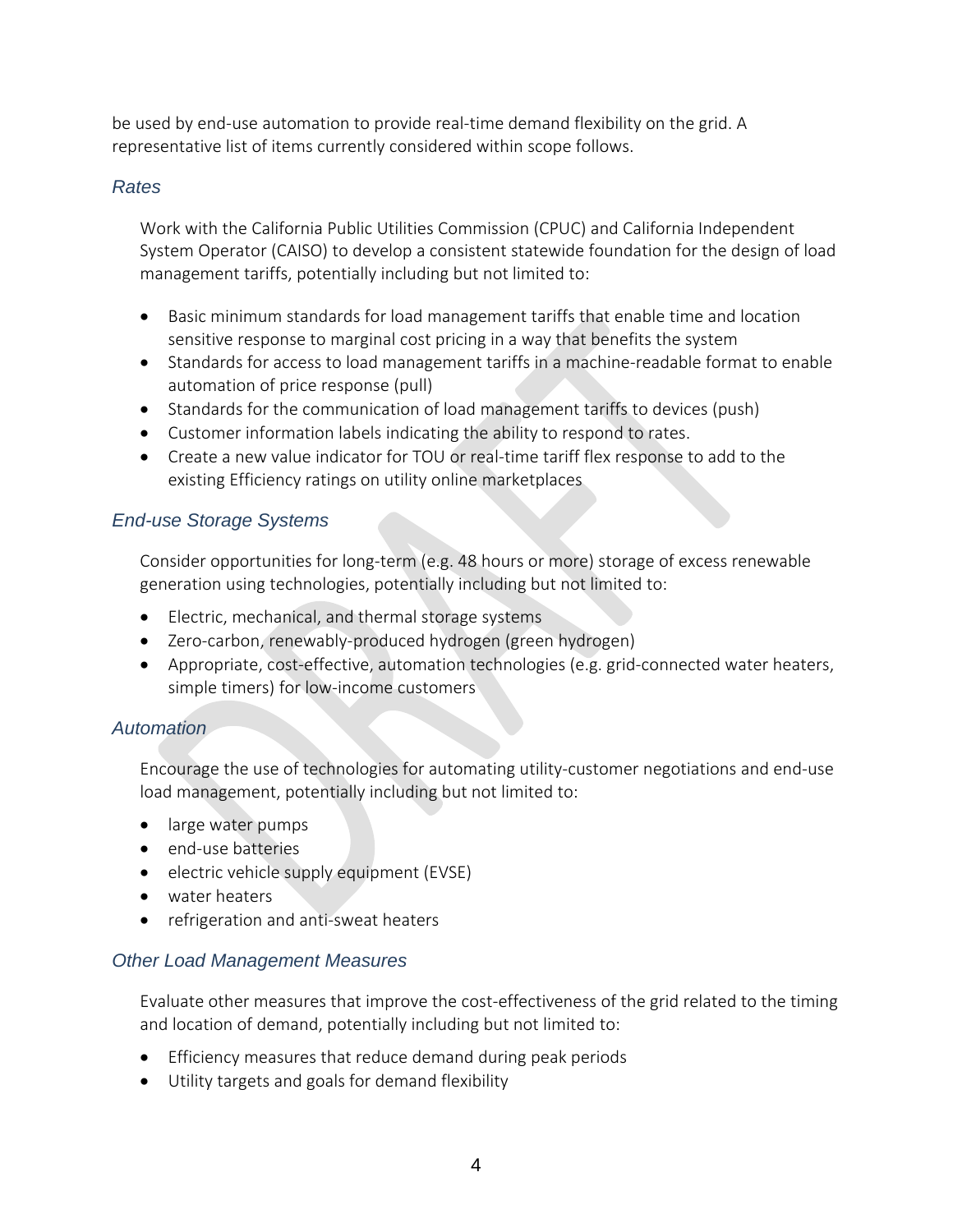### **Economic Impact Assessment**

The economic impact analysis will include, but not be limited to, the economic effects on the following entities:

- The State of California
- California utilities
- Participants in load management tariffs and/or utility programs for automation and storage
- Non-participating ratepayers
- The workforce
- Electric generators

### **Rulemaking Process**

#### **Schedule**

The Load Management Rulemaking (LMR) will use the following general schedule. As workshop topics and dates are finalized, the CEC will post notices on the docket and website.

| <b>ACTIVITY</b>                                                 | <b>DATE</b>      |
|-----------------------------------------------------------------|------------------|
| Commissioner Workshop on Scope of Load Management Rulemaking    | January 14, 2020 |
| Close of public comment period on Draft LMR Scoping Memo        | January 21, 2020 |
| Rulemaking opened with proposed text of regulatory amendments   | April 2020       |
| Public hearing(s)                                               | June 2020        |
| Additional 15-day comment period(s) as needed                   | September 2020   |
| Final amendments presented at CEC business meeting for adoption | November 2020    |
| If adopted, regulations go into effect                          | January 1, 2022  |

*Table 1. Estimated timeline of 2020 Load Management Rulemaking*

#### **Participating in the Load Management Rulemaking Proceeding**

Standards developed in the Load Management Rulemaking will be based on the proceeding record, which may include data and technical analyses by Energy Commission staff and stakeholders. Analysis and information developed in other proceedings at the Energy Commission and by other agencies will be incorporated as appropriate. Participants should use docket number 19-OIR-01 when submitting information.

Active participation is encouraged because public input is essential to ensure a complete and thorough record. The lead commissioner recognizes that close coordination with federal, state, local, and other agencies is critical to identifying and addressing energy infrastructure and